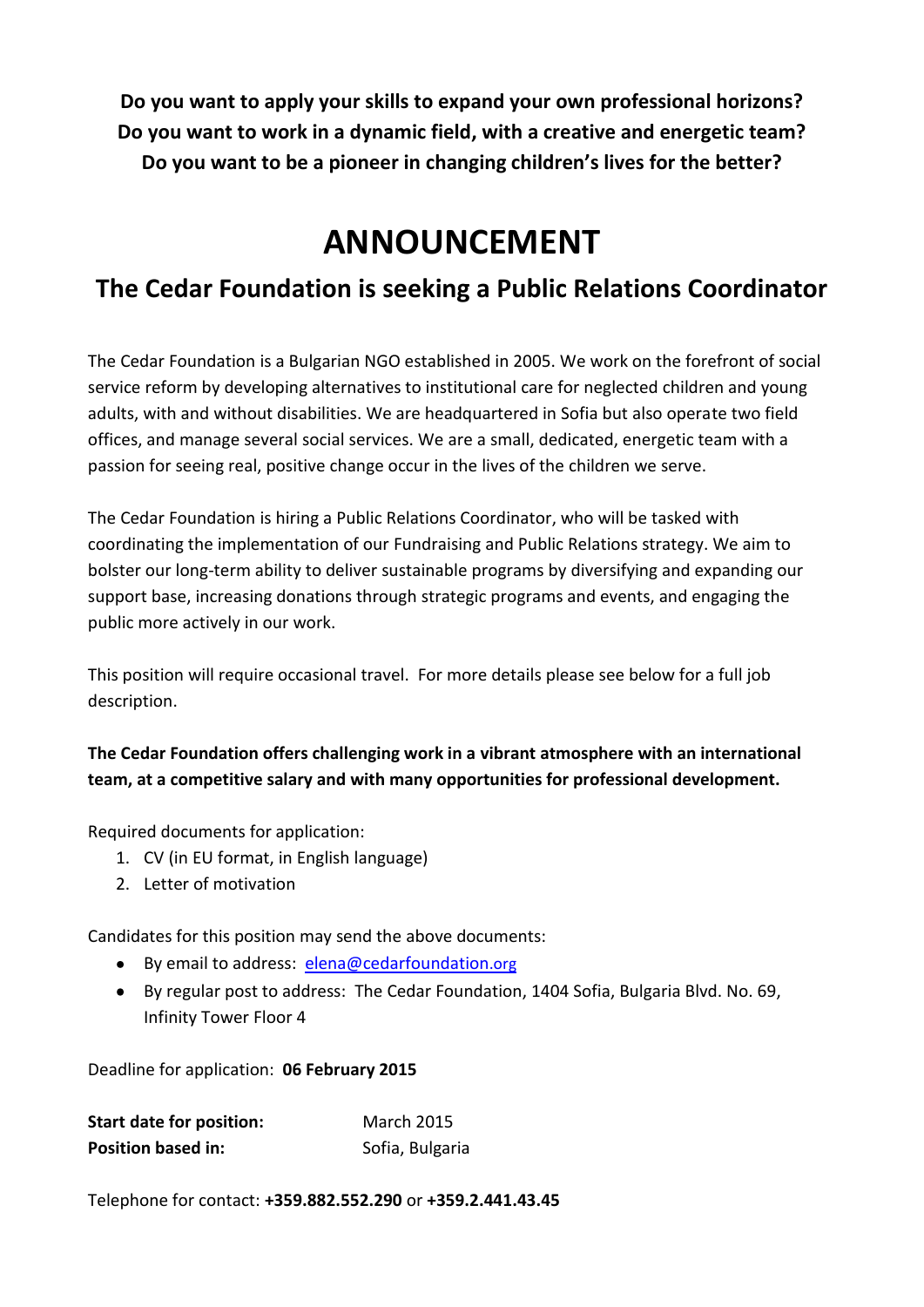

### **The Cedar Foundation Public Relations Coordinator Job Description**

#### **Purpose**

The primary role of the Cedar Foundation (CF) Public Relations Coordinator (PRC) is to coordinate the Foundation's initiatives for maintaining a favorable public image and sustaining and expanding funding for Cedar Foundation operations. Together with the Development Director, he/she will effectively implement the Foundation's PR and Fundraising strategy, with the aim of increasing public awareness about the Foundation and its activities, diversifying funding sources, and meeting annual fundraising quotas. He/she maintains effective working relationships with the media, maintains or expands the Foundation's social media channels, and works with the CF Team to effectively present the Foundation to the public and relevant stakeholders. The PRC is responsible for coordinating various events held by the Foundation for fundraising or PR purposes. He/she may help produce text, speeches, presentations and press releases in order to ensure that the right message is portrayed to the appropriate audiences. He/She may take on additional projects and/or assignments as needed.

#### **Requirements**

The Cedar Foundation Public Relations Coordinator should hold the following qualifications:

- Demonstrates outstanding interpersonal, written and verbal communication skills;
- $\triangleright$  Has excellent organizational and analytical skills, and a good eye for detail;
- Fluency in the English and Bulgarian languages (written and oral);
- $\triangleright$  Experience operating with various social media and other public platforms such as websites;
- Demonstrates a high level of energy and initiative, an entrepreneurial work ethic, and the capacity to work independently when required;
- $\triangleright$  Has a strong sense of personal responsibility, a strong moral compass with high ethical standards;
- $\triangleright$  Is passionate about social justice and human rights and is skillful in drawing others to the cause;
- $\triangleright$  Work experience in a multi-cultural setting and ability to work effectively within a team;
- $\triangleright$  Holds at least a Bachelor's degree in one of the social sciences, business, PR or marketing;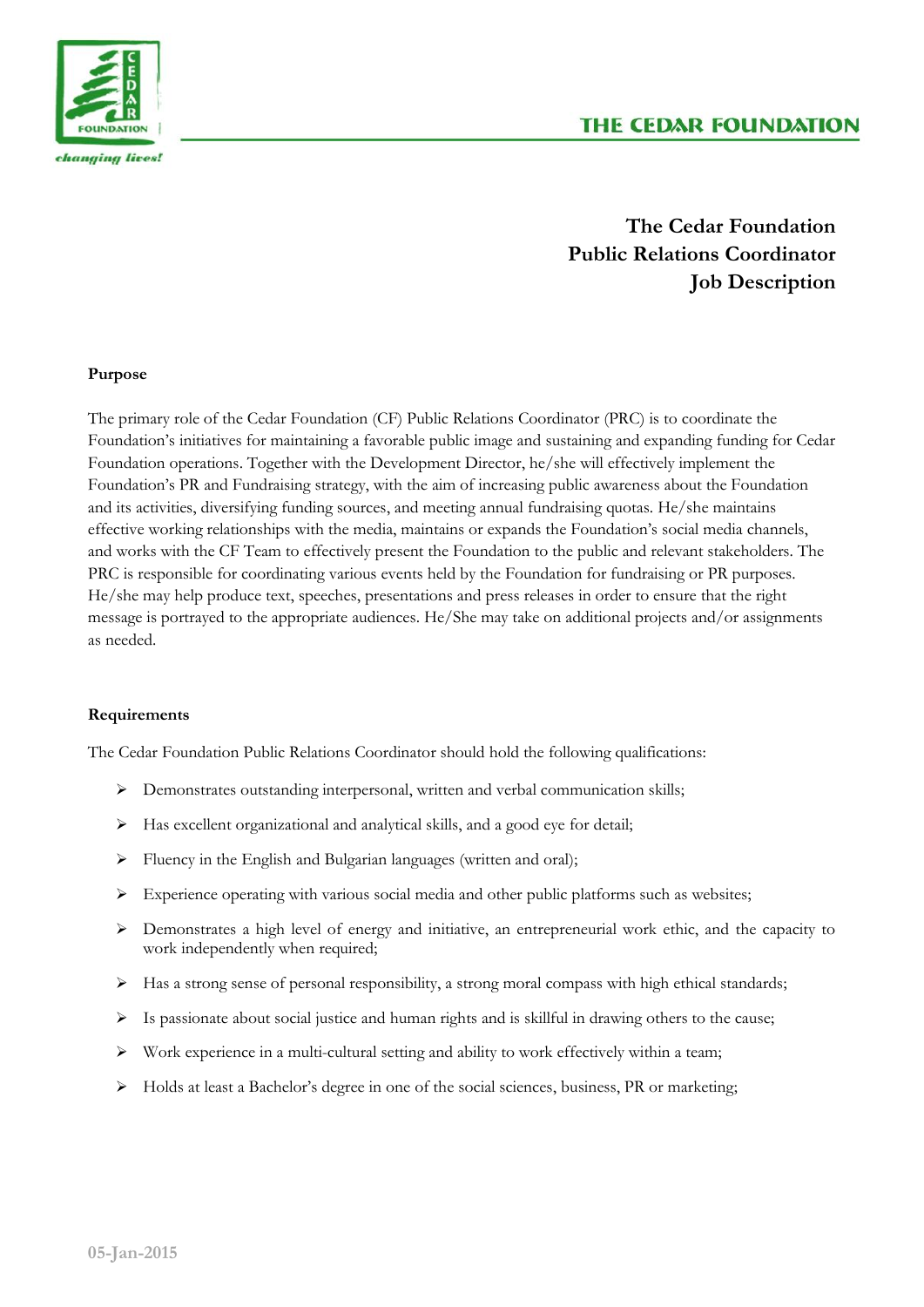#### **Essential Functions and Responsibilities**

#### **1.** Public Relations and Communications Responsibilities

- 1.1. Works with the Development Director on the implementation of the Cedar Foundation Public Relations/Communications Strategy, ensuring that the Foundation establishes and maintains a positive public image.
- 1.2. Maintains productive relationships with journalists, PR professionals, photographers, etc. in order to effectively implement the PR/Communications strategy and promote the Foundation's activities among public stakeholders.
- 1.3. Coordinates public relations campaigns to inform the public and gather support.
- 1.4. Assists in the production of the CF Annual Report, the yearly film, and other publications or productions intended to promote the work of the Foundation.
- 1.5. Coordinates the upkeep of the CF website, newsletter and social media forums.
- 1.6. Works with the CF Admin and Volunteer Coordinator to recruit and support volunteers, with the aim of their becoming long-term supporters of the Foundation.
- 1.7. Is proactive in the promotion of CF work in order to raise awareness of deinstitutionalization issues and the mission and the approach of the foundation.

#### **2.** Fundraising Responsibilities

- 2.1. Works with the Development Director on the implementation of the Cedar Foundation Fundraising Strategy, ensuring that annual fundraising goals are met.
- 2.2. Is responsible for the smooth and successful coordination of Cedar Foundation fundraising events.
- 2.3. Serves as primary liaison for the CF Sponsor-a-Carer program.
- 2.4. Assists in the expansion of CF Fundraising activities to diversify funding sources and programs available to donors.
- 2.5. Supports the Development Director in his/her other fundraising and development duties.
- 2.6. Establishes positive relationships with current local donors and funders.
- 2.7. Collects and synthesizes data and reports on the Foundation's fundraising and communications status, such as donation income through various fundraising activities or social media hits.
- 2.8. Manages the Development database and follows up on donation commitments where appropriate.
- 2.9. May assist the Program and Policy Manager on the research and development of grant proposals, where appropriate.